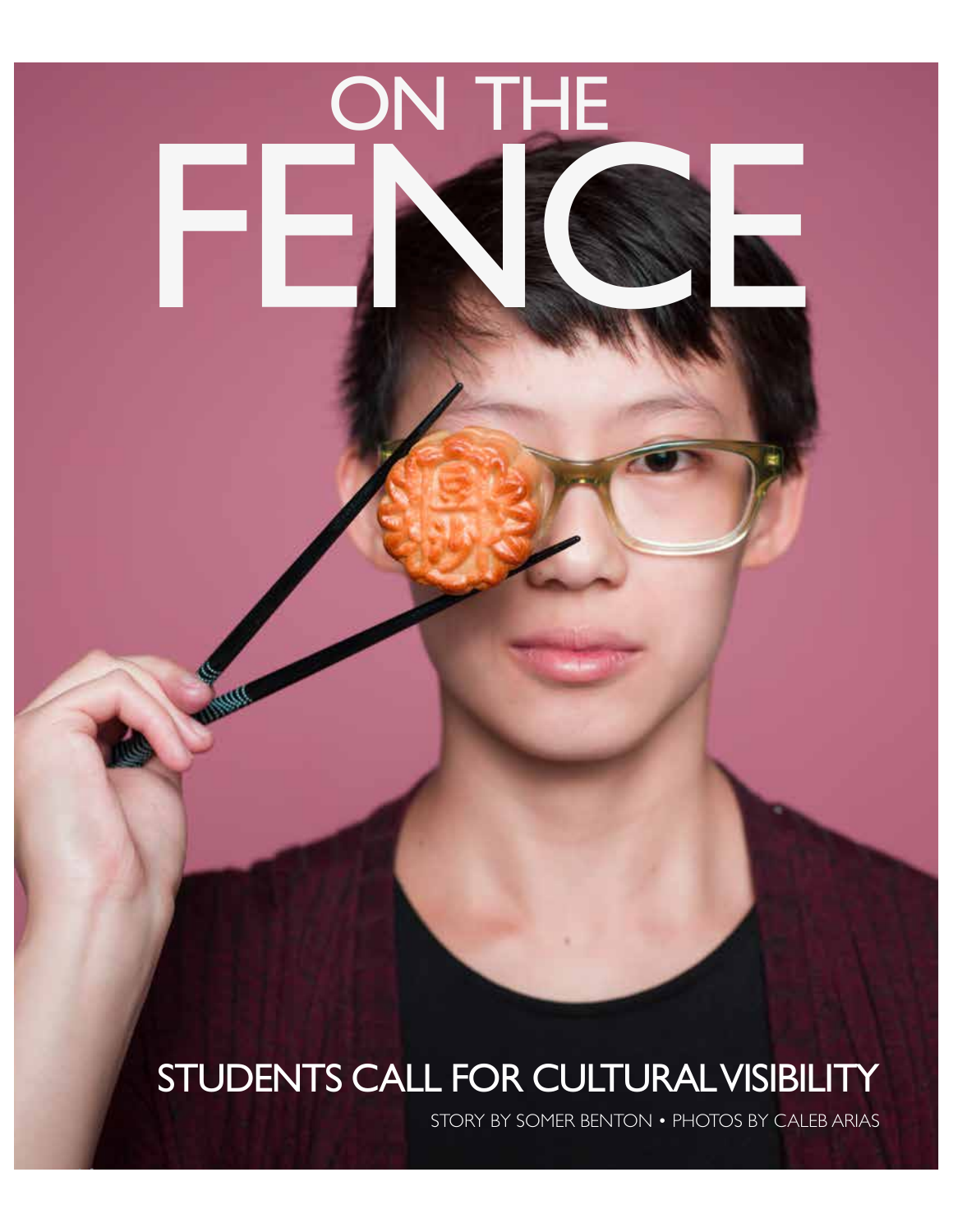### *Emiliano Warren Buenos Aires, Argentina*

**Born** in New York, senior Emiliano<br>Campili Warren moved to Califor-<br>Decatur after his father received various job Campili Warren moved to California, Mexico, Argentina and finally Decatur after his father received various job opportunities.

Though Warren thinks his Argentine mother speaks English "amazingly well," he feels her accent makes her more susceptible to deal with "aggressive individuals."

During a taxi ride his mother received "inappropriate" comments and questions from the driver.

The driver inquired about where she lived and her family's economic status. Warren's mother felt threatened and wanted to leave the car immediately.

"You Argentines come in our country and take our jobs and estate," the driver told her.

Warren thinks the same prejudiced remarks his mother received could be heard anywhere in the world.

Warren can't recall moments where he personally has faced discrimination. On the other hand, Warren feels he can present himself as either "fully American" or "Argentine" with his ability to speak fuent Spanish and English.

"I have the option, if someone were walk-

ing down the street, to either be totally Argentine and speak Spanish, or I have the choice to be American and only speak English or the choice to speak both," Warren said.

"If some redneck went to Argentina, he wouldn't hear the end of it," Warren said.

In order to evolve into a more developed world, he suggests people should consider everyone's perspective.

"Sit on the fence instead of being on one side

or the other," he said. "If you only take one side, you never see anything but that side."

#### Vanessa Leung Hong Kong, China

Memor Vanessa Ed Hong Kong and live enior Vanessa Leung was born in Hong Kong and lived there until the age of two.

of regional languages separated into eight groups. Both of Leung's parents speak Cantonese, and her father is also fuent in Mandarin.

Her parents don't talk about the way Asian culture is viewed as much as Leung, but the portrayal of Asian characters in American entertainment media insults her mother.

"The main thing that really pisses [my mother] of is when in movies, the actor will pretend like

they're speaking Chinese when they're saying random sounds," Leung said.

She feels that instead of representing the culture, they're "mocking the language."

"I know that in the past, with all races, [cultures] have been misrepresented by white ac-

> tors, and the language has been completely botched up," Leung said.

> She has witnessed verbal discrimination in the media, but also experienced incidents in her personal life.

"I was biking on the Silver Comet Trail, and I said 'Hi' to a group of people to be polite," she said. "After I passed them, I heard them yell 'Konichiwa' to me, which is Japanese for hello, but they saw that I was Asian and thought that it was

a fun thing to do, like that was acceptable."

Though this interaction might have just been a simple mistake, the bikers' assumption of Leung being Japanese took her by surprise.

"We talk trash about [Decatur]," she said, "but I think something that's really nice about [Decatur] is that we're really tolerant of people

who are diferent."

Leung thinks more exposure to other countries as a component of the IB World History curriculum, which includes Africa and the Middle East, will help "normalize" cultures outside of America.

> "I've never gotten to learn about my culture and gotten to talk about it to other people," she said.

> To investigate why, she spoke with humanities teacher Kristen Embry about the lack of Chinese history instruction in her class.

> From their conversation, Leung recognized that studying China's history is "an all or nothing deal."

> Because of its complexity and density, Chinese history took a lot of

time in the IB World History curriculum, Embry explained to Leung.

"Either you talk all about it or nothing at all, because it would be a disservice to the country if you just dabble in it," Embry told her.

Though Leung believes the world is becoming more knowledgeable of cultural diferences, she feels "there's a lot of instances where they're just crossing the line."

One example, Leung feels, is the misappropriation of Chinese food.

"I understand that when Chinese immigrants came over, they had to change their recipes," she said. "First, because they couldn't use certain [ingredients] and also to appeal to demographics of Americans. People will say, 'I like Chinese food,' but in reality, what they're eating is not what is served in China."

Another common misrepresentation of Asian culture is the use of chopsticks as hair accessories, Leung said.

In Asia, traditional hair accessories are called Kanzashi and their resemblance to chopsticks cause people to mimic the style by "tying their hair up in a bun and sticking chopsticks in it," she said.

Similar to chopsticks, traditional kanzashi can be plain or decorated with meticulously drawn flowers.

"[Kanzashi] are much longer and slender, but they're not actually used for eating," Leung said



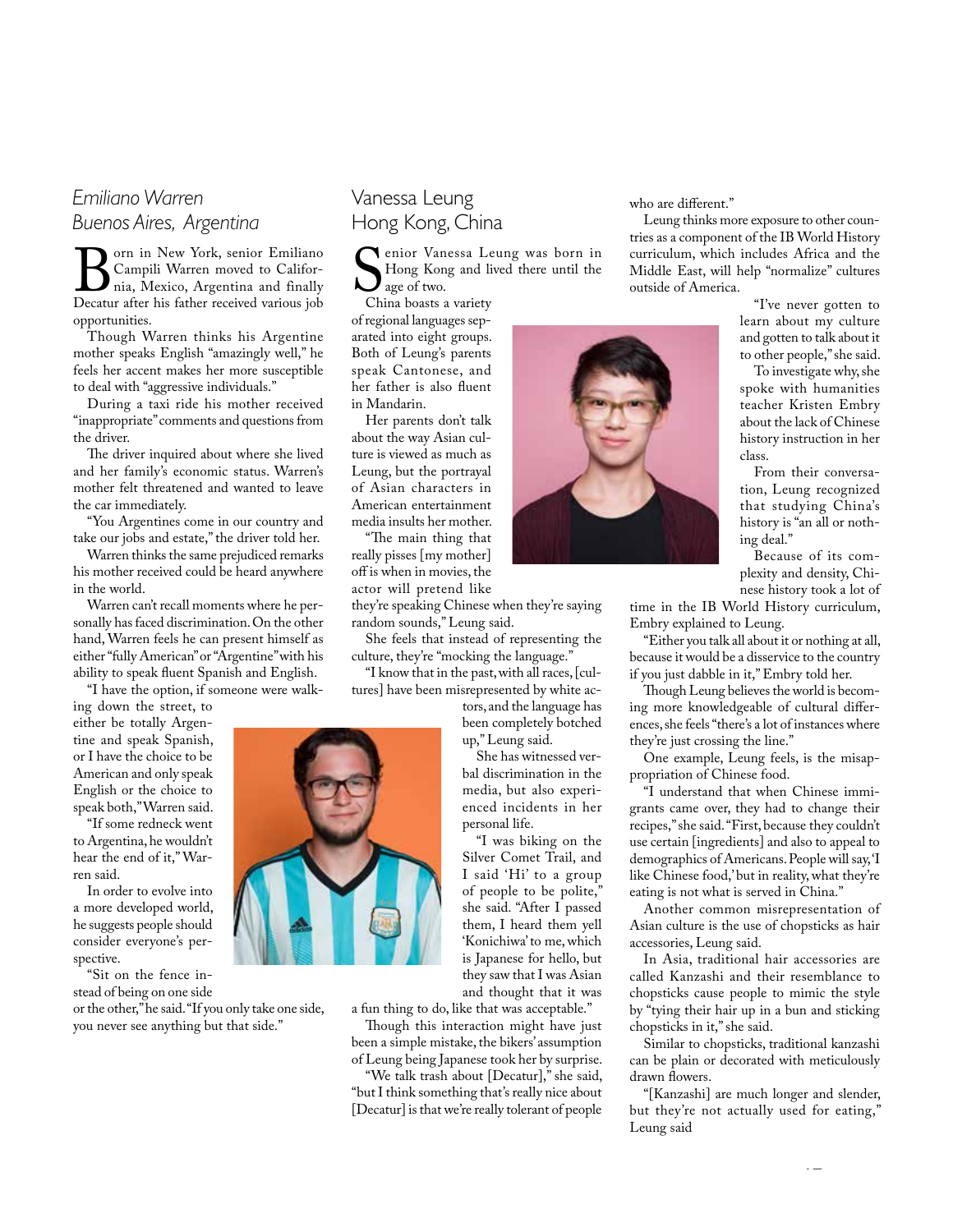

The Ethiopian crosses that Helen and Amber Daniel wear "all have the same intricate [lattice] detail." The gold represents the wealth of Africa and can be found in various African fags. Daniel and her sister were raised as Orthodox Christians and were both given their crosses at a very young age.

Leung feels such acts "defeat the purpose" of demonstrating cultural awareness.

"Instead of portraying yourself as embracing another culture, you're insulting it," she said.

Leung suggests that more cultural exposure can have "a really big impact" on the world by taking them out of the bubble they usually live in.

#### *Helen Daniel Addis Ababa, Ethiopia*

Sten<br>African." tudents will say, 'You're not black,'" senior Helen Daniel said, "even though that doesn't make sense because I'm

Daniel's parents are native Ethiopians. After going to college in the U.S., they met in Atlanta where Daniel was born and raised.

While growing up in Atlanta, she learned Ethiopian cultural traditions, like giving Gursha, from her parents.

Gursha is a practice of communion that is shared with family and close friends.

"You have to accept [the meal]," she said. "There's no real reason. It's just disrespectful to deny it."

Her mother would pour a spicy sauce over injera, a sponge-like bread. "A gursha is giving love" and typically involves a fnger food meal.

Besides some cultural lessons and trips to Ethiopia, Daniel and her sister were raised "completely American."

"We don't really have [Ethiopian] family or culture around us," she said.

Daniel encounters prejudiced remarks because of her Ethiopian background.

"I've been picked on for being diferent, eating something diferent, having a parent with an accent," Daniel said.

Unlike Leung, Daniel believes Decatur is not as welcoming to diversity.

Last year, Daniel's eleventh grade world literature teacher prompted her and her classmates to write down everything they knew about Africa. Many of the responses Daniel heard came as no surprise.

"A lot of people think that Africa is a poor place, and I can see why because the only thing that you see on commercials and on social media is starving children," Daniel said. "You only hear about the bad things like genocides and famines."

She said that people tend to limit their ideas of Africa to strife and inequality.

"That's all you hear about," Daniel said. "You never hear about how

the middle class is getting stronger, which means the economy is getting stronger."

Along with the economic criticism, Daniel receives off-putting comments about her hair from her peers.

"[People] complain about their hair then say, 'Oh Helen, you have nice hair. You don't have nappy hair. You don't have black people hair,'" Daniel said. "I don't understand because I'm not the only black person with this type of hair."

She noticed a rise of Americans wearing traditional African hairstyles.

"Lately, I've been seeing people with cornrows," she said. "One [braid] would be skinny and the other would be bigger. That's an Ethiopian hairstyle."

> Daniel sees African culture refected in clothing and dance styles as well.

"It's funny because a lot of people have looked down on African Americans for doing the things that they do," she said.

Being African, Daniel believes she is more respectful and openminded to others who come from different backgrounds.

"I know not to judge people based on who they are," she said.

Daniel said her experiences have made

her well rounded and more respectful to the people around her.  $\blacksquare$